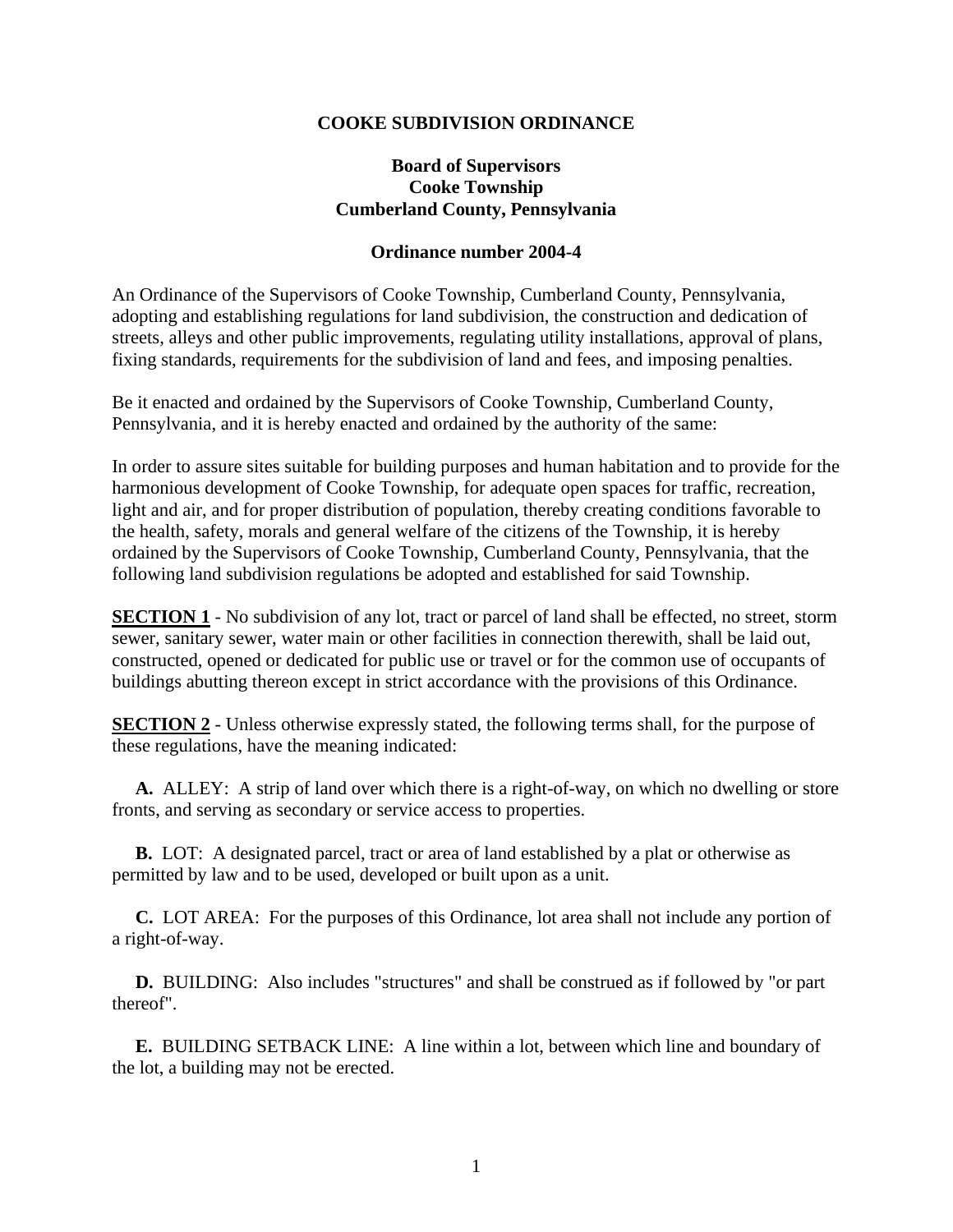**F.** CARTWAY: The part of a right-of-way available for vehicular traffic (excluding road shoulders).

**G.** PERSON: Individual, partnership, unincorporated association or corporation.

**H.** RIGHT-OF-WAY: Land opened for use as a street or alley.

 **I.** STREET: Includes street, avenue, boulevard, road, highway, freeway, parkway, lane, alley, viaduct and any other ways used or intended to be used by vehicular traffic or pedestrians whether public or private.

 **J.** APPROVED, REQUIRED or words of similar import shall indicate the approval or requirements of the Cooke Township Supervisors.

**K.** SUBDIVIDER: The owner of record of land to be subdivided.

 **L.** SUBDIVISION: The division or redivision of a lot, tract, or parcel of land by any means into two or more lots, tracts, parcels or other divisions of land including changes in existing lot lines for the purpose, whether immediate or future, of lease, partition by the court for distribution to heirs or devisees, transfer of ownership or building or lot development: Provided, however, that the subdivision by lease of land for agricultural purposes into parcels of more than 10 acres, not involving any new streets or easement of access or any residential dwelling, shall be exempted.

**M.** SUPERVISORS: Cooke Township Supervisors.

**N.** LAND DEVELOPMENT: any of the following activities:

(1) the improvement of one lot or two or more contiguous lots, tracts or parcels of land for any purpose involving (a) a group of two or more residential or nonresidential buildings, whether proposed initially or cumulatively, or a single nonresidential building on a lot or lots regardless of the number of occupants or tenure; or (b) the division or allocation of land or space, whether initially or cumulatively, between or among two or more existing or prospective occupants by mean of, or for the purpose of streets, common areas, leaseholds, condominiums, building groups or other features; (2) a subdivision of land; (3) excluding (a) the conversion of an existing single family detached dwelling or single family semidetached dwelling into not more than three residential units, unless such units are intended to be a condominium; (b) the addition of an accessory building, including farm building, on a lot or lots subordinate to an existing principal building.

 **O.** MOBILEHOME: a transportable, single family dwelling intended for permanent occupancy, contained in one unit, or two or more units designed to be joined into one integral unit capable of again being separated for repeated towing, which arrives at a site complete and ready for occupancy except for minor and incidental unpacking and assembly operations, and constructed so that it may be used without a permanent foundation.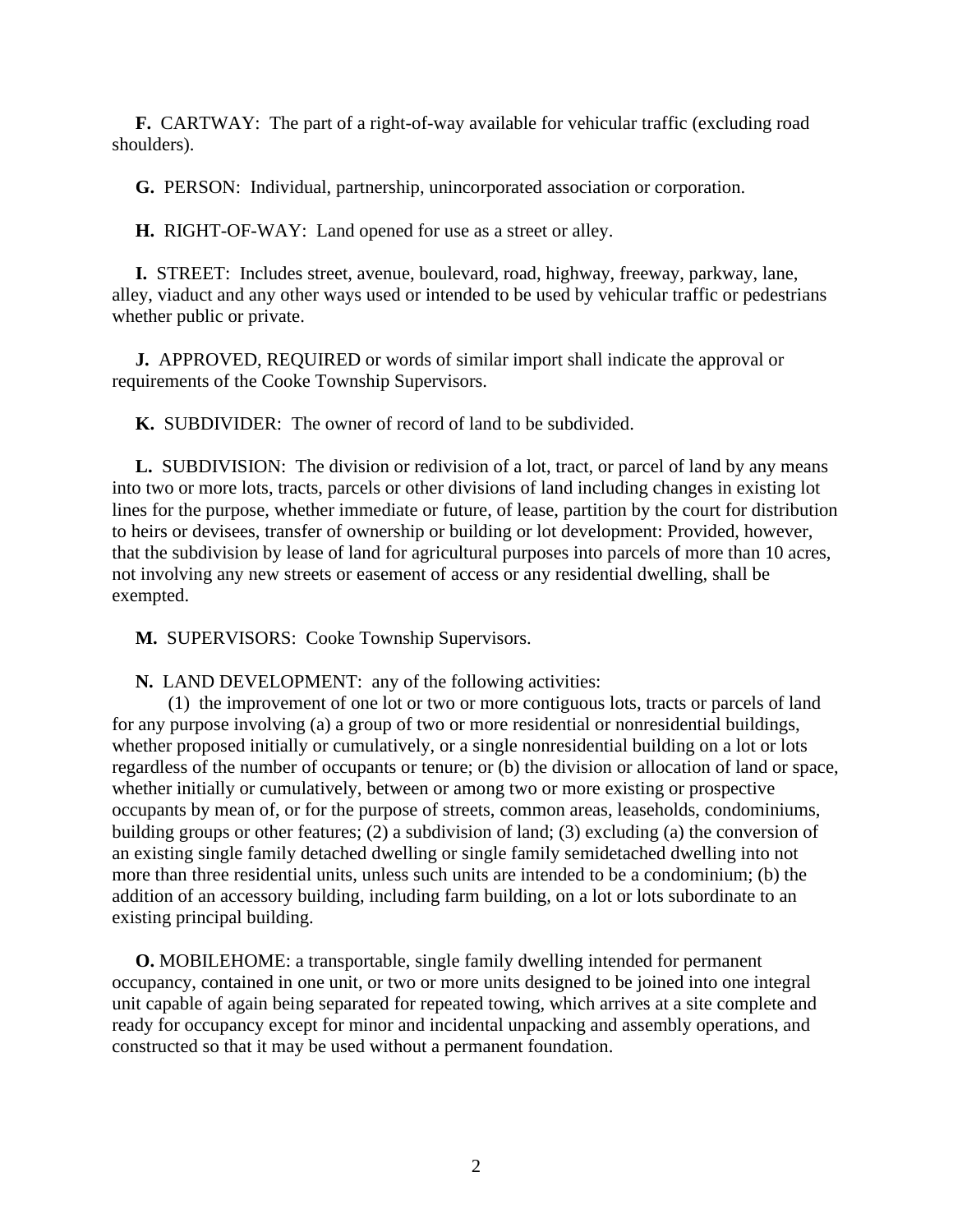**P.** MOBILEHOME LOT: a parcel of land in a mobilehome park, improved with the necessary utility connections and other appurtenances necessary for the erection thereon of a single mobilehome.

 **Q.** MOBILEHOME PARK: a parcel or contiguous parcels of land which has been so designated and improved that it contains two or more mobilehome lots for the placement thereon of mobilehomes.

 **R.** PUBLIC HEARING: a formal meeting held pursuant to public notice by the governing body or planning agency, intended to inform and obtain public comment, prior to taking action in accordance with this ordinance.

 **S.** PUBLIC MEETING: a forum held pursuant to notice under 65 Pa. C.S. Ch. 7 (relating to open public meetings).

 **T.** PUBLIC NOTICE: notice published once each week for two successive weeks in a newspaper of general circulation in the township. Such notice shall state the time and place of the hearing and the particular nature of the matter to be considered at the hearing. The first publication shall not be less than seven days from the date of the hearing.

 **U.** FLOODPLAIN: A relatively flat or low land area adjoining a river, stream, or watercourse which is subject to partial or complete inundation in a 100 year flood.

**SECTION 3** - Land which the Supervisors deem of such character that it cannot be used for building purposes without danger to the health, safety, moral or general welfare of the citizens of the township or which cannot comply with the provisions of this Ordinance, shall not be plotted, subdivided or used for building purposes.

**SECTION 4** - Easements for drainage, underground public facilities and overhead public easement must be provided to fifteen (15) feet. Electric and telephone lines shall be carried underground or along the rear of lots whenever practicable. All gas, water, electric, telephone and other mains, pipe and conduits together with all service connections and laterals shall be laid when the need for same can be reasonably anticipated, before the cartways are improved.

**SECTION 5** - Minimum lot sizes and street frontage shall be as follows:

 **A.** Each lot shall have street frontage (i.e., shall abut a street). Private streets and rights-ofway are acceptable with specific prior approval of the Board of Supervisors. In a cul-de-sac, the street frontage shall be determined at the building setback line.

 **B.** Where neither sanitary sewer nor public water are available, all lots shall be a minimum of three (3) acres of lot area in size and have a minimum street frontage of two hundred (200) feet.

 **C.** Where both sanitary sewer and public water are available, all lots shall be a minimum of two (2) acres of lot area in size and have a minimum street frontage of two hundred (200) feet.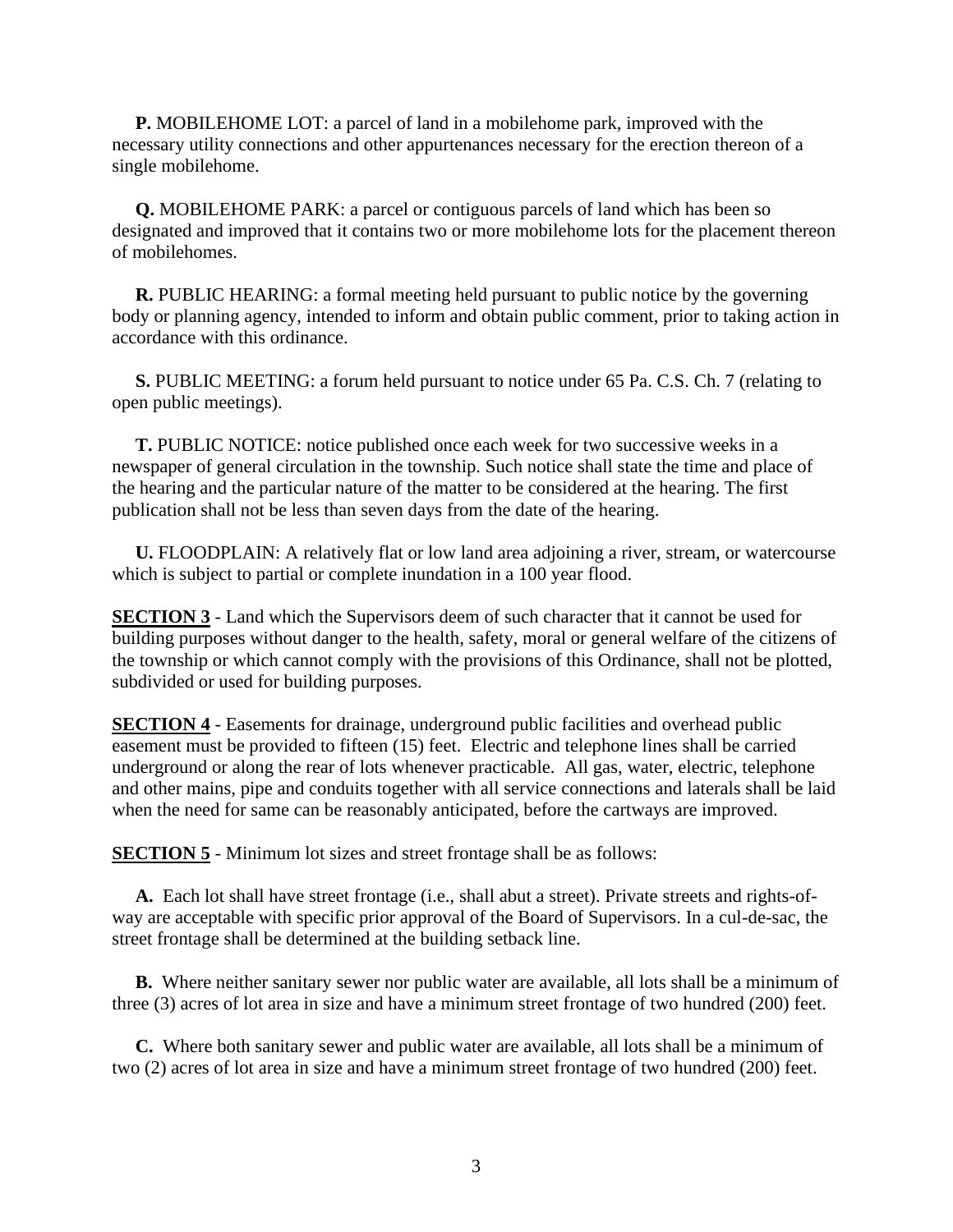**SECTION 6** - The building setback lines shall be as follows:

 **A.** Lots shall have a front building setback of not less than forty (40) feet from the right-ofway of road or street.

 **B.** Provided, however, that when any tract being subdivided abuts any existing road or street, the building setback lines must be so located as to permit present or future widening of such road or street to comply with Section 4 above.

**SECTION 7** - The following lot standards will prevail:

 **A.** Side and rear building lines shall not be less than ten (10) feet from the side and forty (40) feet from the rear lot lines.

 **B.** Provided, however, that minor garages or outbuildings may be within twenty (20) feet of rear lot lines. A "minor garage or outbuilding" shall be defined as a building of less than 500 square feet.

#### **SECTION 8** – Sewage

 **A.** In all hereafter proposed subdivisions, all lots or parcels shall be provided with an on-lot sewage disposal system prior to the construction or occupancy of buildings thereon.

**B.** A septic permit must be obtained before any home building commences.

 **C.** In order to determine the adequacy of the soil involved to properly absorb subsurface sewage effluent and to determine the minimum lot area required for such installations, soil evaluation tests shall be performed. Percolation tests will be required as part of the compliance with the appropriate Pennsylvania Department of Environmental Protection regulations. The results of these tests will be reviewed by the Township Sewage Enforcement Officer (SEO), the County Planning Commission and by the Pennsylvania Department of Environmental Protection (DEP) to determine the suitability of the soil for on-lot disposal systems. When marginal site conditions exist, as determined by the SEO, consulting soil scientist, or DEP soil scientist, replacement area testing will be required either for the entire subdivision or for individual lots. A site is considered marginal under the circumstances outlined by DEP in their Sewage Planning Module Form D Guidance, as amended.

 **D.** All sewage disposal systems proposed shall conform to existing local ordinances or, the absence thereof, the requirements of the Pennsylvania Sewage Facilities Act (Act No. 537) of December 22, 1965, as amended. The Supervisors reserve the right to require greater capacities or lengths when physical circumstances or soil conditions so dictate.

**E.** No part of a sewage disposal system shall be within ten (10) feet of any property line.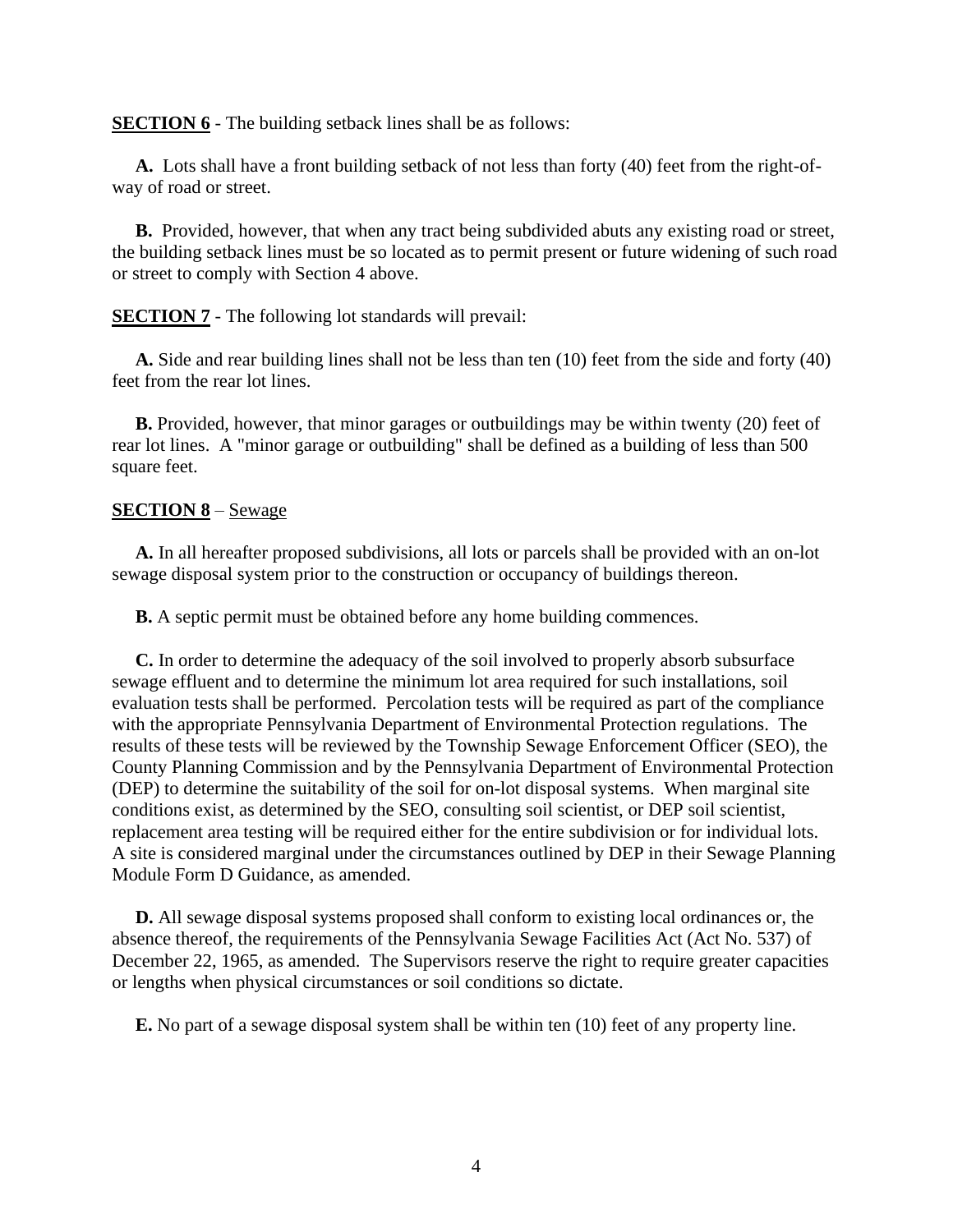# **SECTION 9** – Drainage, Stormwater, and Erosion

 **A.** Drainage structures, pipes, headwalls, ditches, inlets, manholes, stream bed paving, sodding and/or measures necessary to insure proper drainage will be placed as required by the Supervisors. Curbing, concrete curb gutter, rubble gutter or approved alternate will be required on grades of six (6%) percent and over in the construction of new streets and roads. The flowline of shoulders or gutters must be at least three (3) inches below the bottom of the roadway base course and three (3) feet from the edge of pavement.

 **B.** Developments located within the Yellow Breeches watershed must be in compliance with the Upper Yellow Breeches Watershed Stormwater Management Plan.

# **C.** Stormwater Management Plan

**1.** Scope A Stormwater Management Plan (SWMP) prepared in accordance with the hereinafter provisions, shall be required for each subdivision or land development plan at both the preliminary and final plan submittal stage. As an integral part of the SWMP, Erosion and Sedimentation Control measures shall be included. A SWMP must be approved prior to the construction of any improvements. All SWMPs shall be prepared and certified by a professional engineer or a professional land surveyor, in accordance with the Professional Engineers Registration Law, Act of 1945, P.L. 913, as amended.

**2.** Content The SWMP shall be a separate document and shall contain the following:

**(a)** A general description of the proposed project.

**(b)** Project location on a 7.5 minute USGS map

**(c)** Topographic features of the project site and adjacent lands that may impact upon the stormwater management design.

**(d)** The existing and proposed use of the tract.

**(e)** The total number of lots and the total acreage of the site.

**(f)** Tract boundaries

**(g)** Runoff calculations and related design computations of the total drainage basin necessary to substantiate the proposed temporary and permanent stormwater management facilities.

**(h)** Design and specifications of temporary and permanent stormwater management facilities.

**(i)** Storm sewer and channel profiles and design cross-sections, management facility designs, profiles and cross-sections.

**(j)** Staging or implementation schedule for constructing the proposed stormwater control system.

**(k)** The property owner is responsible to ensure adequate maintenance of stormwater management facilities for both during construction and post construction conditions.

**(l)** Signature of the licensed professional who performed the design, certifying the accuracy of the plan and all calculations associated therewith.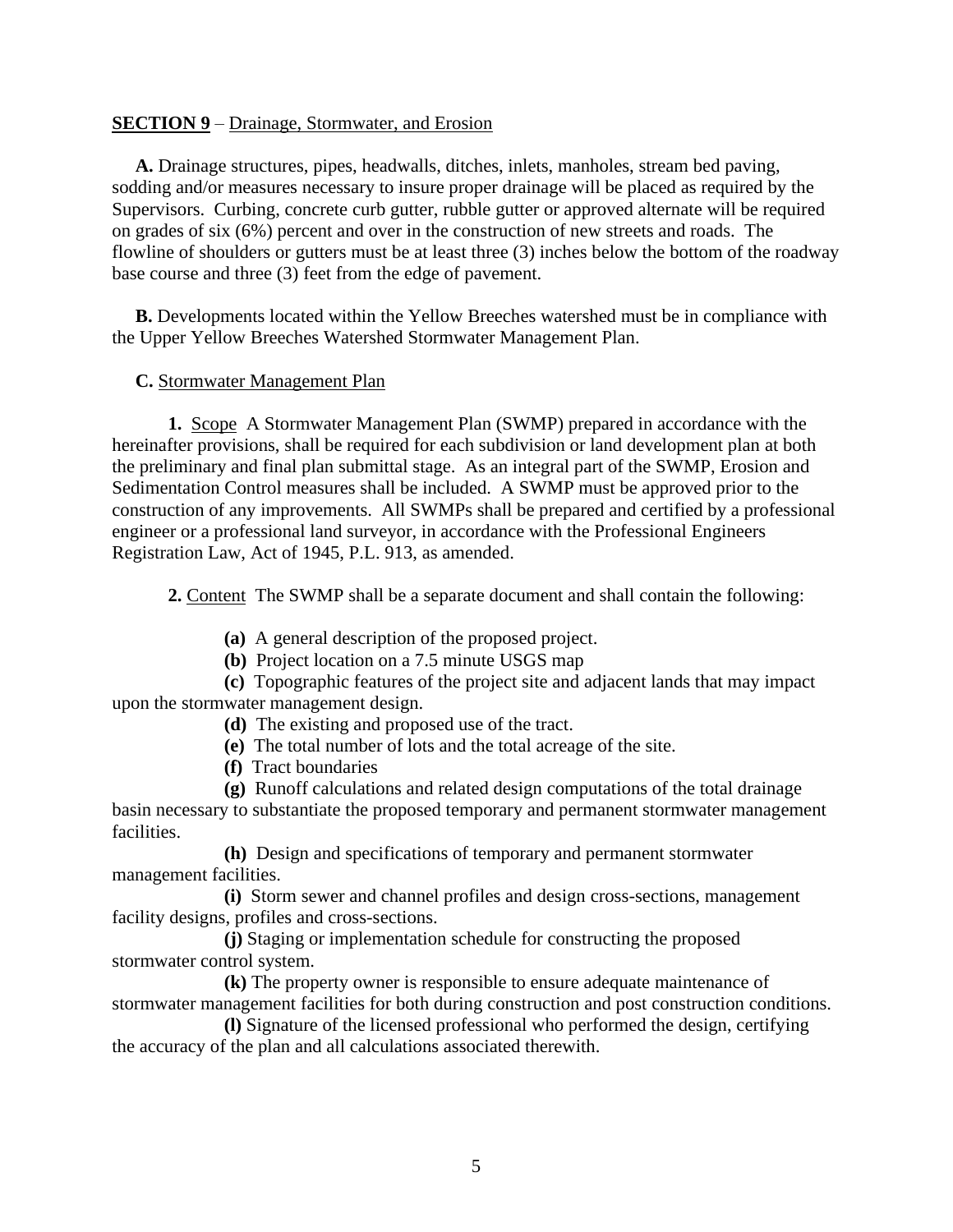**3.** Standards Computations for determining stormwater runoff and for the design of stormwater management facilities shall be based upon either the Soil-Cover-Complex method or the Rational Method. Runoff from sites with drainage areas with less than ten (10) acres may be calculated by the Rational method. Sites with drainage areas of ten (10) to twenty (20) acres may be calculated by the Rational Method or by the Soil-Cover-Complex method. Drainage areas in excess of twenty (20) acres shall be calculated by the Soil-Cover-Complex method. Computations based upon an alternative method may be accepted upon recommendation of the Township Engineer. The following standards shall apply:

**(a)** Permanent control measures/facilities shall be designed to assure that the maximum rate of stormwater runoff is no greater after development than prior to development at all points of discharge from the subject site, for design storms of the 2, 5, 10, 25, 50 and 100 year storm events.

**(b)** All pre-development calculations shall be based upon existing land use features.

**(c)** All stormwater detention ponds shall be designed in accordance with the above criteria. Spillways shall be provided with structural stability. As such, locating spillways within the embankment is prohibited unless adequate reinforcing or lining is provided. A minimum of one (1) foot freeboard shall be maintained.

**(d)** Culverts, pipes and storm sewers shall be designed for a ten (10) year storm with a five (5) minute time of concentration (Tc). Designs based upon calculation of actual Tc will be allowed if pipe size exceeds 36 inches in diameter based upon said five (5) minute Tc. Supporting documentation verifying the same is required. In the event however, that a culvert passes beneath a public roadway, it shall be designed in such a manner to prevent the roadway from being inundated during a twenty-five (25) year storm.

**(e)** Stormwater runoff shall be based on the following 24 hour storm events:

| <b>STORM FREQUENCY</b> | <b>INCHES OF RAINFALL</b> |
|------------------------|---------------------------|
| $2$ -year              | 2.9 inches                |
| 5-year                 | 3.8 inches                |
| 10-year                | 4.8 inches                |
| 25-year                | 5.1 inches                |
| 50-year                | 5.9 inches                |
| $100$ -year            | 6.4 inches                |
|                        |                           |

**(f)** Piping A minimum pipe size of eighteen (18") inches in diameter shall be used in all roadway systems proposed for dedication to the Township. Pipes shall be designed so as to provide a minimum velocity of two and one-half (2.5) feet per second when flowing full. All storm drainage piping discharging to the ground surface shall be provided with either reinforced concrete headwalls or metal or plastic pipe end sections compatible with the pipe size and type involved.

#### **D.** Erosion and Sedimentation

**1.** In those areas involving residential development where there are no new improvements being proposed (i.e., no new streets, drainage ways, detention ponds, etc.) and/or other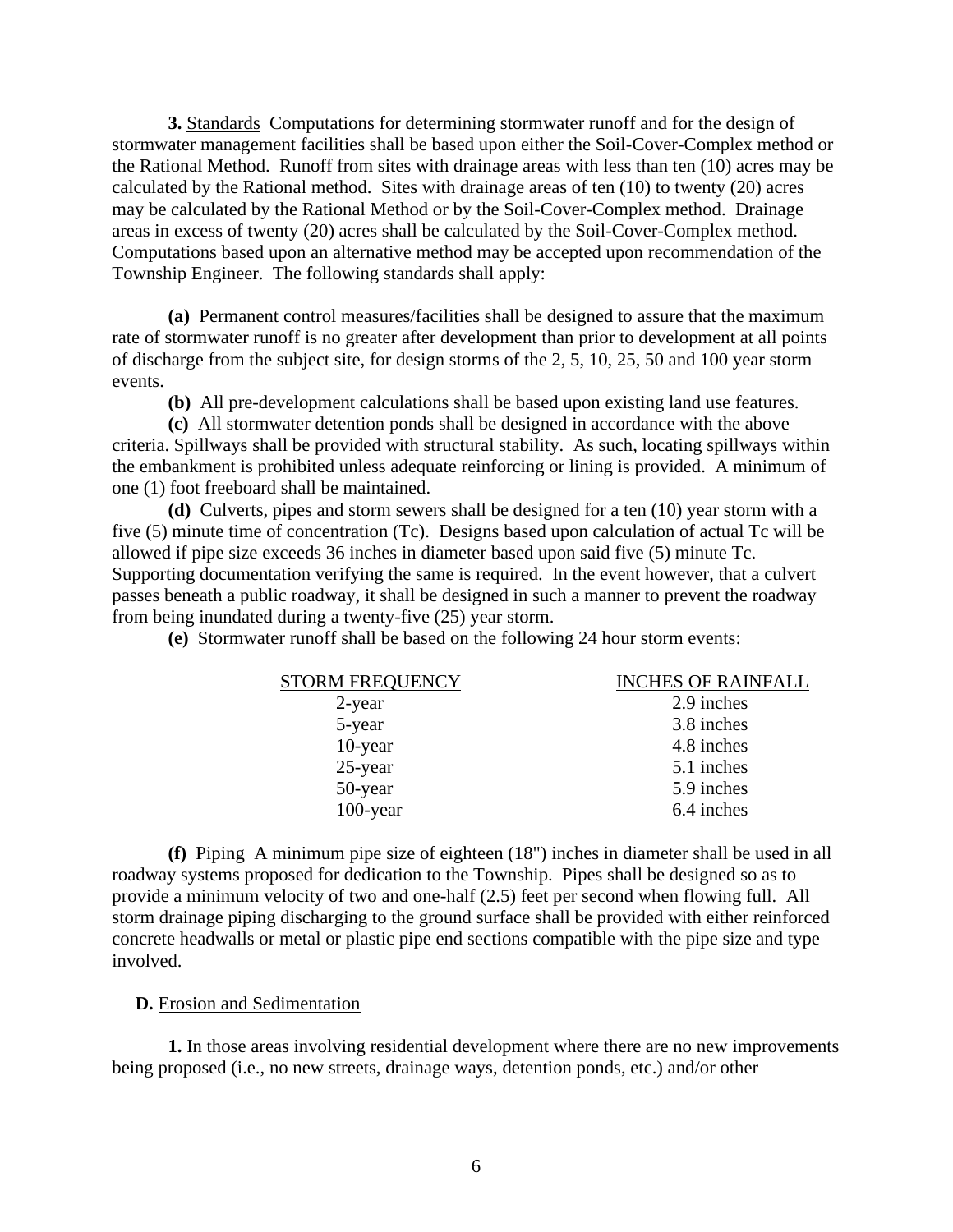stormwater management facilities, a typical individual lot Erosion and Sedimentation Control Plan or notation shall be placed on the subdivision or land development plan.

**2.** In all other instances, the Erosion and Sedimentation Control Plan shall be submitted to the Cumberland County Conservation District for their review and approval prior to Final Plan approval. In those cases involving major land development or subdivision plans, said approval must be obtained prior to final plan approval.

**SECTION 10** - The minimum width of right-of-ways for all streets and roads shall be fifty (50) feet, with three (3) feet of shoulder on each side. All Streets and alleys shall, whenever possible, connect with existing highways, streets and alleys so as to form continuations thereof. All streets and alleys shall be graded to the full width of the right-of-way unless specifically exempted by the Supervisors. The Supervisors reserve the right to require greater than minimum width of cartways when they deem them necessary.

**SECTION 11** - Shoulders, the minimum width of which shall be three (3) feet, shall be constructed on all roads having no curbing. Shoulders must be Penn DOT Type 3 construction. (See attached cross-section drawing.)

**SECTION 12** - All cartway pavement shall be constructed as follows:

 **A.** Sub Base Course shall be PA #4 crushed aggregate (dusted) base course (limestone) eight (8") inch thick compacted. Binder course and Wearing Course shall be one of the following:

> **1.** FB-1 Binder Course (Limestone) five (5") inches thick compacted. FB-1 Wearing Course (Limestone) two (2") inches thick compacted. Single Bituminous Seal Coat.

 **2.** ID-2 Binder Course (Limestone) three (3") inch thick compacted. ID-2 Wearing Course (Limestone) one and one half (1 ½") inch thick compacted.

 **B.** All components of the street construction shall conform to the specifications as set forth in the "Pennsylvania Department of Transportation Form 408 Specification", as amended.

 **C.** The road base must be inspected by a Township Representative prior to proceeding with application of the Binder Course and the Wearing Course. Stability of each course to be proven by non-movement of a ten (10) ton or greater roller. Roller to be provided by the developer.

# **SECTION 13** – Street grades, curves, and intersections

**A.** Street grades shall be limited to ten (10%) percent.

### **B.** Curves

**1.** Vertical curves shall be used in changes of grade when the algebraic difference exceeds one (1%) percent, and shall be designed for maximum visibility.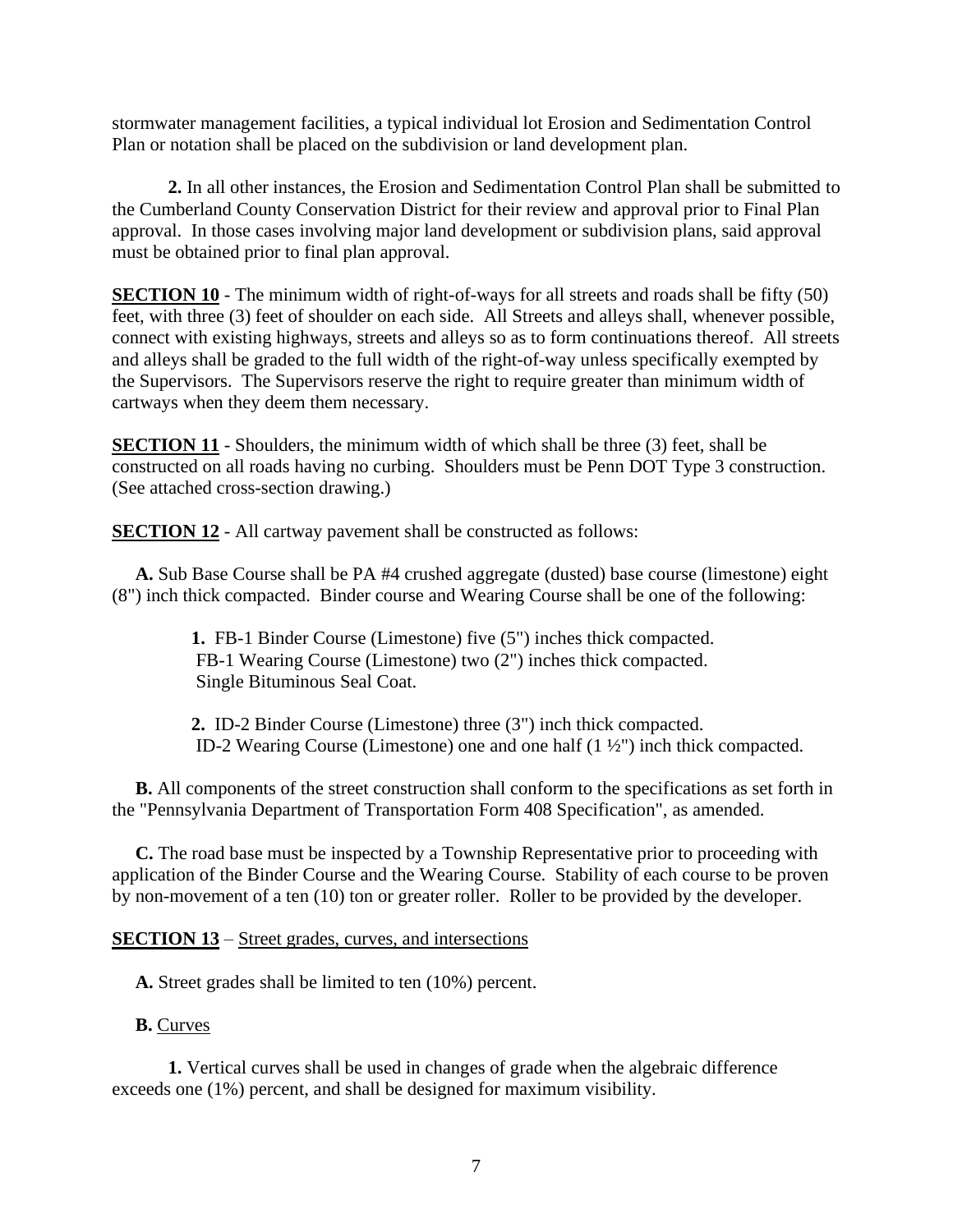**2.** Crest Vertical Curves: A minimum of 200 feet clear sight distance to the left and right shall be required and maintained using standards of 3.75 feet to height of eye and 0.5 feet to height of object.

**3.** The minimum centerline curve radius shall be one hundred fifty (150) feet.

**C.** Intersections

**1.** Intersections involving the junction of more than (2) streets are prohibited. Rightangle intersections must be used wherever possible; however, in no case shall streets intersect at less than seventy (70) degrees (measured on the centerlines of the streets).

**2.** Curb Radii At intersections of streets, the radius of the curb or edge of shoulder shall not be less than twenty-five (25') feet.

**3.** Clear Sight Triangle Proper sight lines must be maintained at all street intersections. Measured along the center line, there must be a clear sight triangle of seventy-five (75') feet from the point of intersection, and no building or obstruction higher than thirty (30") inches above the grade of the center line of the streets shall be permitted in this area and shall be depicted on the Final Plan with a statement.

**4.** The minimum radius of intersecting right-of-way lines shall be forty (40) feet.

**5.** Intersections shall be approached on all sides by leveling areas. Where the grade exceeds seven (7%) percent, such leveling areas shall have a minimum length of one-hundred (100') feet (measured from the intersection of the center lines) within which no grade shall exceed a maximum of four (4%) percent. The maximum rate of change of grade shall be (7%) percent per hundred (100') feet of road, provided that the clear sight distances specified above are maintained at all points.

**6.** Maximum grade within any intersection shall not exceed four (4%) percent in any direction, and approaches to any intersection shall follow a straight course within one hundred (100') feet of the intersection.

**7.** Roadway and Driveway Intersections For intersecting streets and/or driveways, the required minimum safe stopping sight distance shall be based upon data and specifications found in PA Code 67; Chapter 441; Section 1.8, "Driveway Design Requirements"; Subsection (h), "Sight Distance"; using the applicable criteria including speed limit, road grade.

**8.** A driveway location diagram shall be shown on the subdivision or land development plan for all lots or parcels on which driveway placement would be restricted due to application of proper criteria referred to above.

**SECTION 14 -** Street jogs with centerline offsets of less than one hundred twenty-five (125) feet shall be avoided.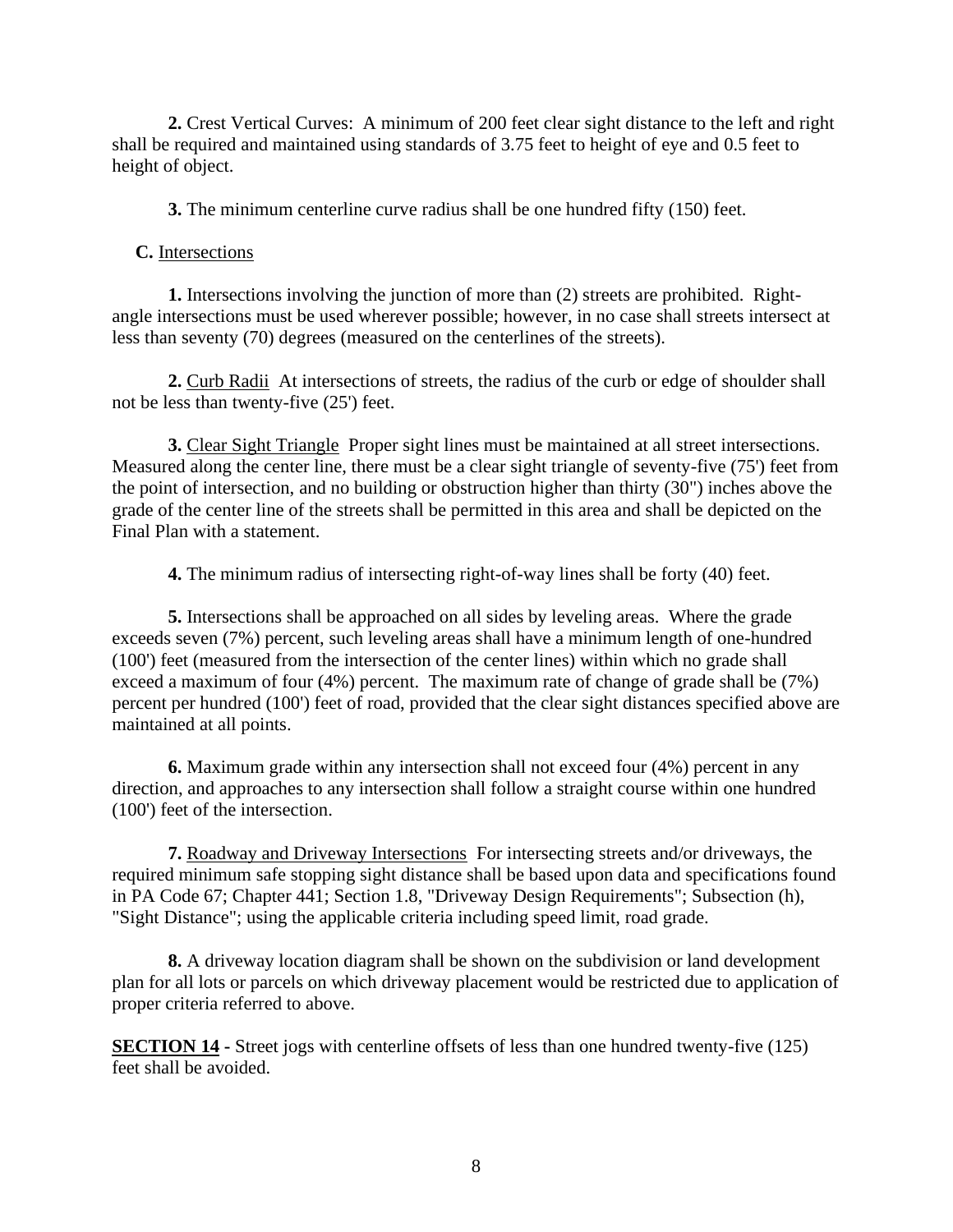# **SECTION 15** - Cul-de-sac or Dead End Streets

 **A.** Permanent cul-de-sac or dead end streets, shall terminate with a circular turn around, having a minimum right-of-way diameter of one hundred twenty (120' feet and a minimum paved cartway diameter of one-hundred (100) feet. The entire diameter of the circular turn around shall be paved as required by Section 14. No landscaping or planting islands shall be permitted in the circular turn around.

 **B.** The length of such streets shall not exceed one thousand (1000') feet, nor be less than two hundred fifty (250') feet. Cul-de-sac length shall be measured from the center of the turnaround to the centerline of the last existing township road or road maintained by Penn DOT that provides unique access to the cul-de-sac.

 **C.** There shall be no more than three (3) driveways off the circular turn around. Any lots designed with frontage on both the circular turn around and the street leading to it shall be allowed driveway access only to the street portion of the frontage and not to the circular turn around. A notation shall be made on the plan regarding any such lots, and driveway locations shall be shown on the plan drawing for any such lots.

**SECTION 16 -** Alleys are disallowed except as necessary continuations of existing facilities or by permission of the Supervisors where unusual conditions so warrant.

**SECTION 17 -** All grading and the construction of curbs, sidewalks, roadways and drainage shall be in accordance with the standards and specifications approved by the Supervisors, which are hereby adopted and made parts hereof, and which may from time to time be altered or added to (see attached cross-section drawing). The Developer shall be responsible for the purchase and installation of all necessary stop signs, one-way signs or other traffic control signs and/or pavement markings, including travel lane/shoulder separation striping, within the subdivision. Either permanent or temporary stop signs shall be installed at street intersections as soon as the road surface is improved to a mud-free condition. When deemed appropriate by the Township, the developer shall engage a qualified traffic consultant to prepare necessary analyses and reports when supporting signage or pavement markings are needed.

**SECTION 18 -** Permanent reference monuments of precast concrete or a durable stone at least five (5") inches at top and seven (7") inches at bottom and at least thirty-six (36") inches in depth, set flush with the finished grade, shall be at such points as designated by the Supervisors.

**SECTION 19** - Where no public water supply is available, the subdivider shall comply with the current requirements of the Pennsylvania Department of Environmental Protection pertaining to individual water systems.

# **SECTION 20** – Plan Contents

 **A.** The subdivider shall file a preliminary schematic plan of the subdivision showing topography, the name, widths and layouts of right-of-ways and approximate area and dimensions of each lot.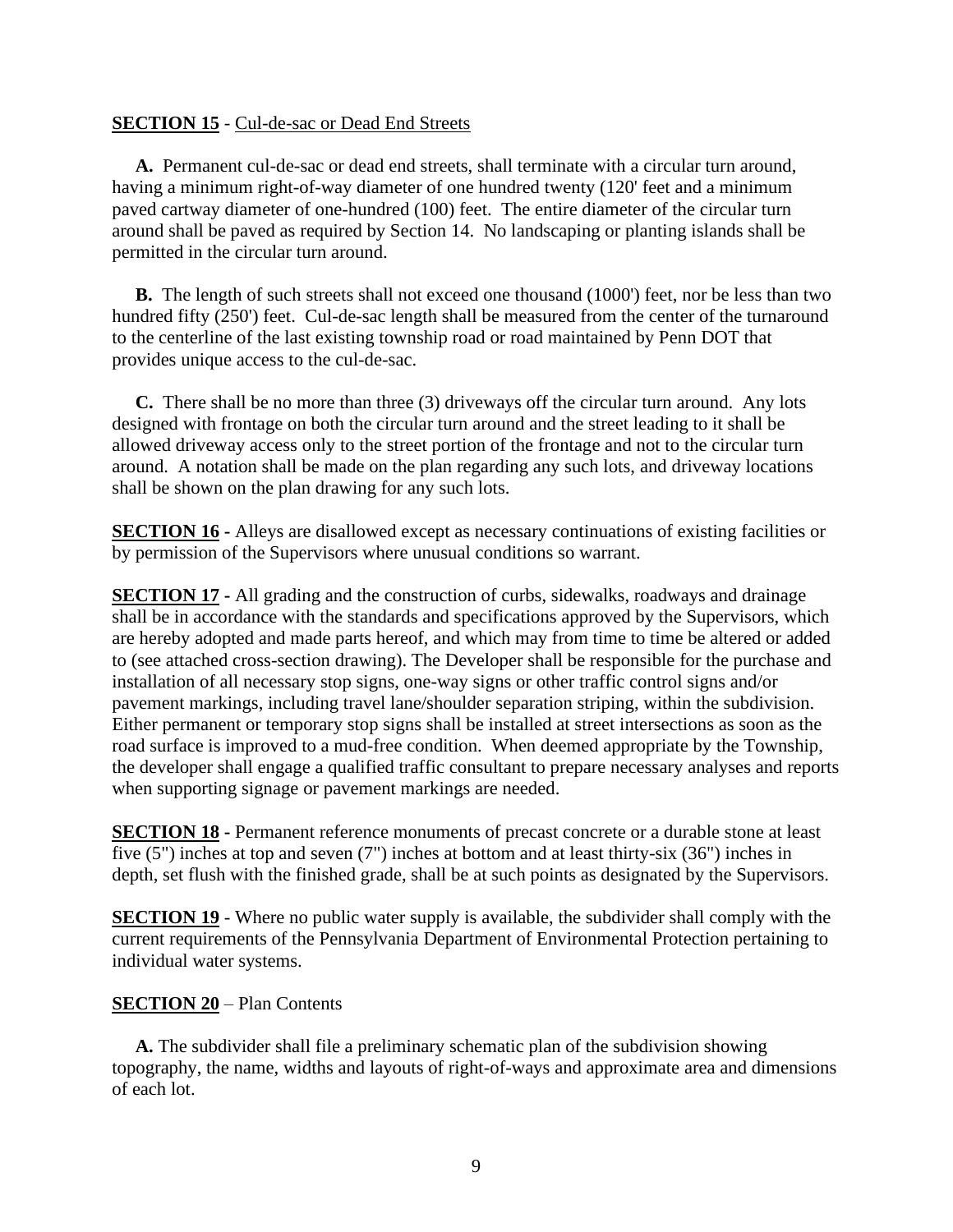**B.** All final plans of subdivision shall be prepared in a professional manner by a registered, professional engineer, or a registered surveyor, and shall contain a north point, topography, water course, floodplain boundaries, location of permanent references, existing natural and man-made features, contours at 5' intervals, building setback lines, utility easements, utility locations, proposed drainage system, erosion and sediment control plan, other public improvements necessary for the complete development of the subdivision, and a typical section of and profiles of each street showing the existing ground on the centerline and along each property line and the tentative centerline finished grade. Notation indicating a Highway Occupancy Permit from PennDOT is required for access to State roads. Streets, parks and other improvements shown on a subdivision plan may be offered for dedication to the Township by formal notation thereof on the plan by the subdividers. Provision will be made on the plans for the approval signature of the Supervisors. The subdivider shall certify legal or equitable title to the land, whichever it may be.

**SECTION 21** - All plans of subdivision shall be filed in triplicate with the Board of Supervisors two (2) weeks before the meeting at which it will be considered by them. One (1) copy of the plan shall also be submitted to the Cumberland County Planning Commission for review. Said plans shall be signed and acknowledged by all the subdividers and shall be accompanied by deed restrictions. A filing fee payable to "Cooke Township" shall be paid when said plans are filed with the Township.

# **SECTION 22** – Plan Approval

 **A.** All subdivision plans shall be subject to approval, conditional approval, or rejection by the Supervisors. If such a plan is disapproved, the reason or reasons therefore shall be set forth in writing and given to the applicant within ten (10) days of such disapproval.

 **B.** No subdivision plan shall be approved unless all streets thereon shall be of sufficient width and proper grade in accordance with these regulations, and shall be so located as to accommodate the probable volume of traffic thereon, afford adequate light and air, facilitate fire protection, provide access of fire fighting equipment to buildings and provide a coordinated system of streets.

 **C.** Before approving a subdivision plan, the Supervisors may, in their discretion, arrange for a public hearing thereon, after giving notice as they may deem advisable in each case.

 **D.** The Supervisors may alter or compel applicant to alter any subdivision plan and specify changes or modifications therein which they deem necessary to comply with the requirements and intent of this Ordinance and may make their approval subject to such alterations, changes or modifications.

**SECTION 23** – Cemeteries No subdivision plan shall be approved in cases where a cemetery or burial ground is located on the lot, tract or parcel of land affected by the subdivision, unless the Township is assured of the future care and maintenance thereof, by the creation of a trust fund, the estimated annual income of which shall approximate one hundred (\$100.00) dollars to be used for such purpose.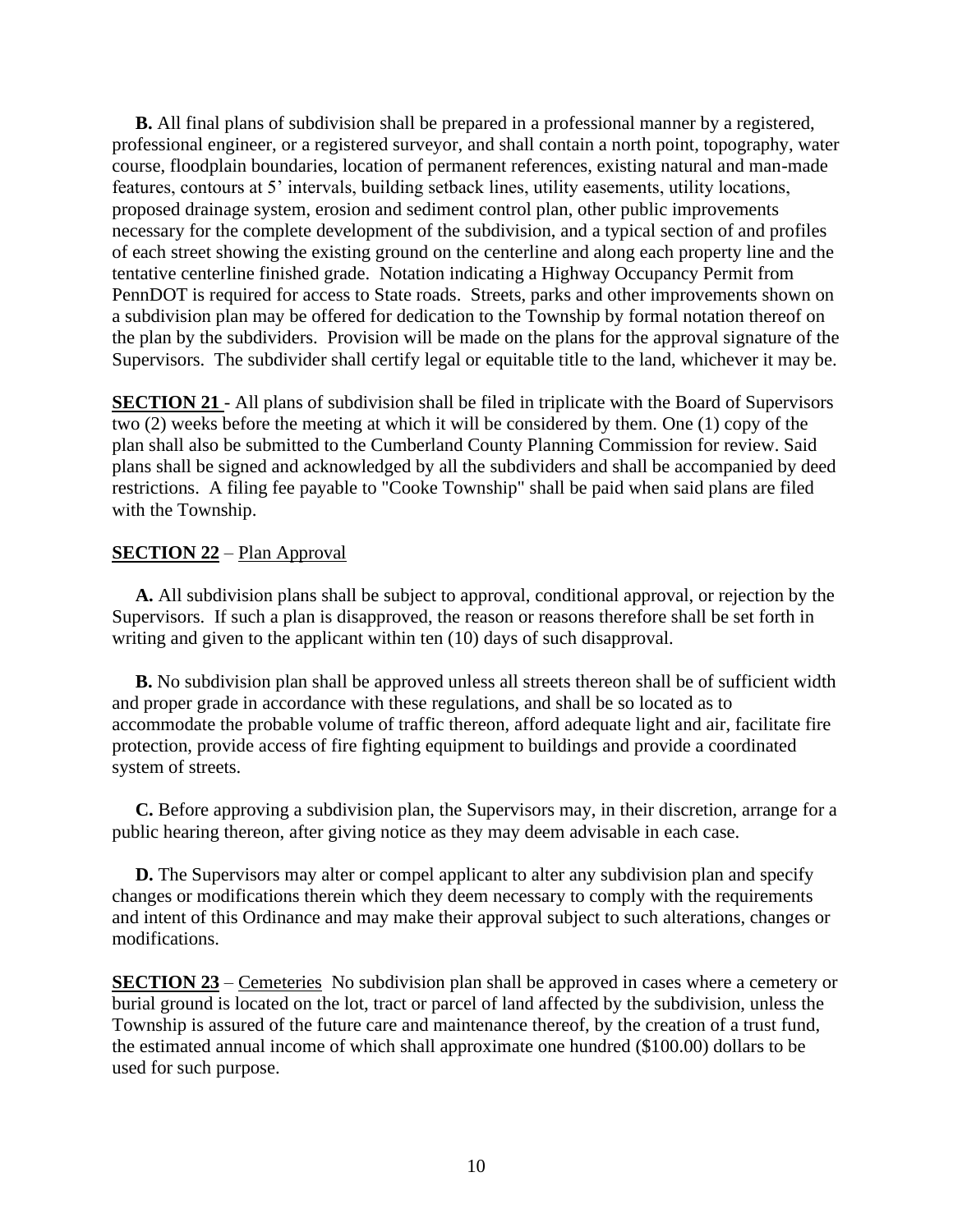**SECTION 24** - The Supervisors shall be notified seventy-two (72) hours in advance of the beginning of the construction of any streets or public improvements.

**SECTION 25** - The Supervisors will not accept for maintenance and operation any portion of a dead end street or road of less than two hundred fifty (250) feet or greater than one-thousand (1000) feet in length with a cul-de-sac having less than a fifty (50) feet paved radius. If all improvements therein have been completed and acceptance is denied, the reason or reasons therefore shall be set forth in writing and given to the applicant within ten (10) days of such denial.

**SECTION 26** - No lot in a subdivision may be sold and no building may be erected in a subdivision unless and until a subdivision plan has been approved and recorded.

**SECTION 27** - Upon said subdivision plans being approved, they shall be signed by the Township Secretary, certifying to said action of the Supervisors. An approved duplicate of such plans shall be recorded by the subdividers in the Office of the Recorder of Deeds of Cumberland County, Pennsylvania, within ninety (90) days after the date of approval.

**SECTION 28** - No lot in a subdivision may be sold, no permit to erect, alter or repair any building upon land in a subdivision may be issued, and no building may be erected in a subdivision unless and until a subdivision plan has been approved, and, where required, recorded, and until the required improvements in connection therewith have either been constructed or the completion thereof has been assured by the owner by means of a proper completion guarantee in the form of a bond or the deposit of funds or securities, in escrow, sufficient to cover the cost of the required improvements, as estimated by the Engineer of Cooke Township or any other person designated by Cooke Township.

**SECTION 29** - The Township shall have no responsibility with respect to any street or other improvement, notwithstanding the use of the same by the public, unless the street or other improvement is accepted by resolution of the Supervisors.

**SECTION 30** - These provisions shall be considered the minimum requirements for the protection of the public welfare, and the Supervisors may from time to time modify them or extend them when as may be necessary in the public interest. However, where owing to special conditions, a literal enforcement of any of these provisions would result in unnecessary hardship, the Supervisors may, in their discretion, make such reasonable exception thereto as will not be detrimental to the public health and safety or contrary to the public interest.

**SECTION 31** - Any person, co-partnership or corporation who or which shall subdivide any lot, tract or parcel of land, lay out, construct, open or dedicate any street, sanitary sewer, storm sewer, or water main for public use or travel or for the common use of occupants of buildings abutting thereof, sell any lot or erect any buildings without having first complied with the provisions hereof, may be found liable therefore in a civil enforcement proceeding commenced by the Township, pay a judgment of not more than five hundred (\$500.00) dollars plus all court costs, including reasonable attorney fees incurred by the Township as a result thereof, as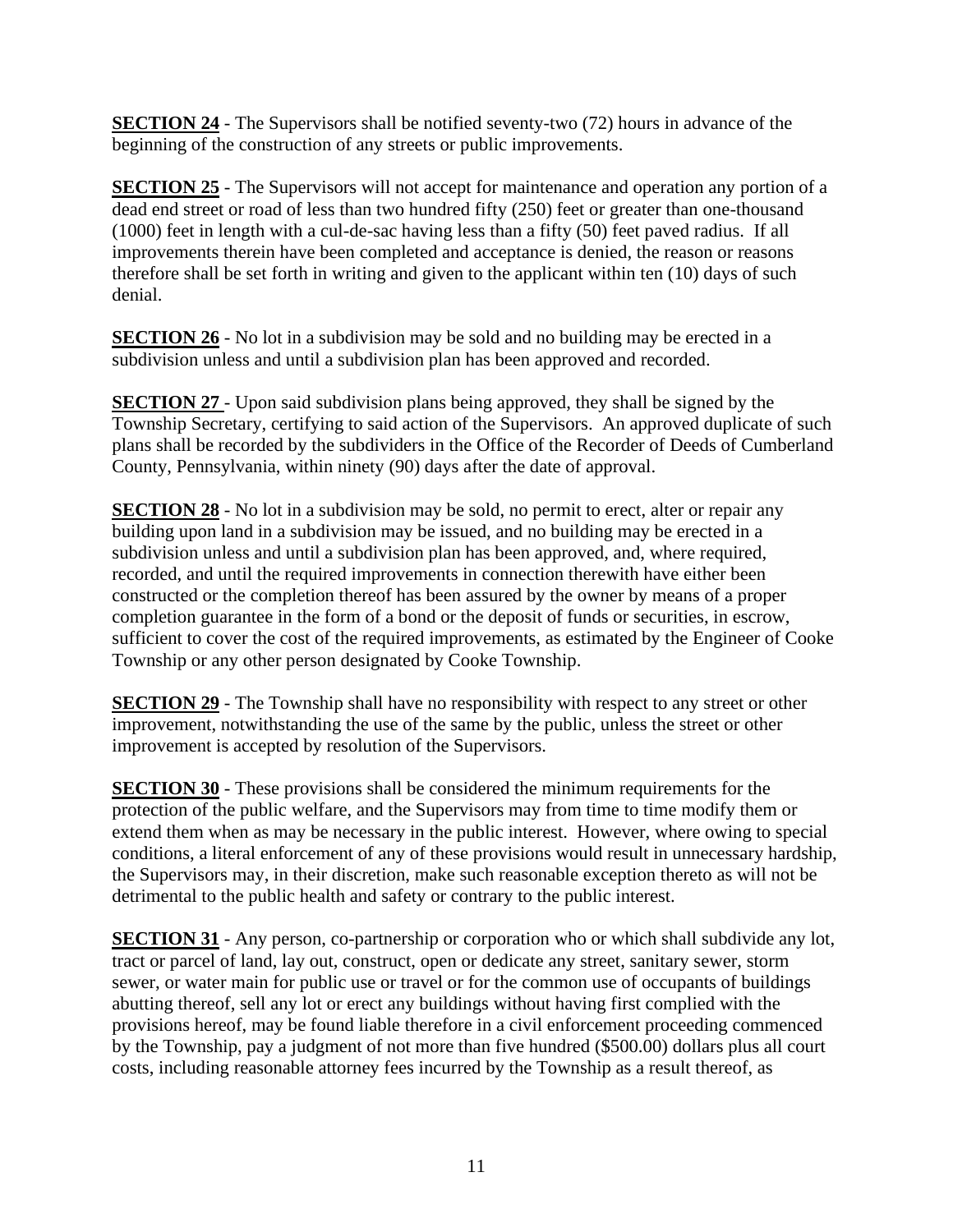provided by Section 515.3 of the Pennsylvania Municipalities Planning Code, Act of 1968, P.L. 805, No. 247, as amended.

# **SECTION 32** – Fees and expenses

 **A.** The Supervisors shall set fees, payable in advance for review of plans. Such review fees may include reasonable and necessary charges by the Township's professional consultants or engineer for review and report thereon to the Township. Such review fees shall be reasonable and in accordance with the ordinary and customary charges by the Township engineer or consultants for similar service in the community, but in no event shall the fees exceed the rate or cost charged by the engineer or consultants to the Township when fees are not reimbursed or otherwise imposed on applicants. Such fees shall be based upon a schedule adopted by Resolution of the Supervisors upon enactment of this Ordinance, or as such schedule may be amended. A copy of said fee schedule shall be available for review at the Township office.

**B.** The Supervisors shall prescribe that the applicant shall reimburse the Township for the reasonable and necessary expense incurred for the inspection of improvements. Such reimbursement shall be based upon a schedule adopted by Resolution of the Supervisors upon enactment of this Ordinance, or as such schedule may be amended. A copy of said fee schedule shall be available for review at the Township office. Such expense shall be reasonable and in accordance with the ordinary and customary fees charged by the Township engineer or consultants for work performed for similar services in the community, but in no event shall the fees exceed the rate or cost charged by the engineer or consultants to the Township when fees are not reimbursed or otherwise imposed on applicants.

**SECTION 33** - The provisions of this Ordinance are hereby declared to be severable and, if any of its provisions shall be held to be invalid or void for any reason, such decision shall not affect or impair any of the remaining provisions hereof.

**SECTION 34** - All previous ordinances inconsistent with this Ordinance are hereby revoked and repealed to the extent of the inconsistency, and the provisions of this Ordinance shall be definitive.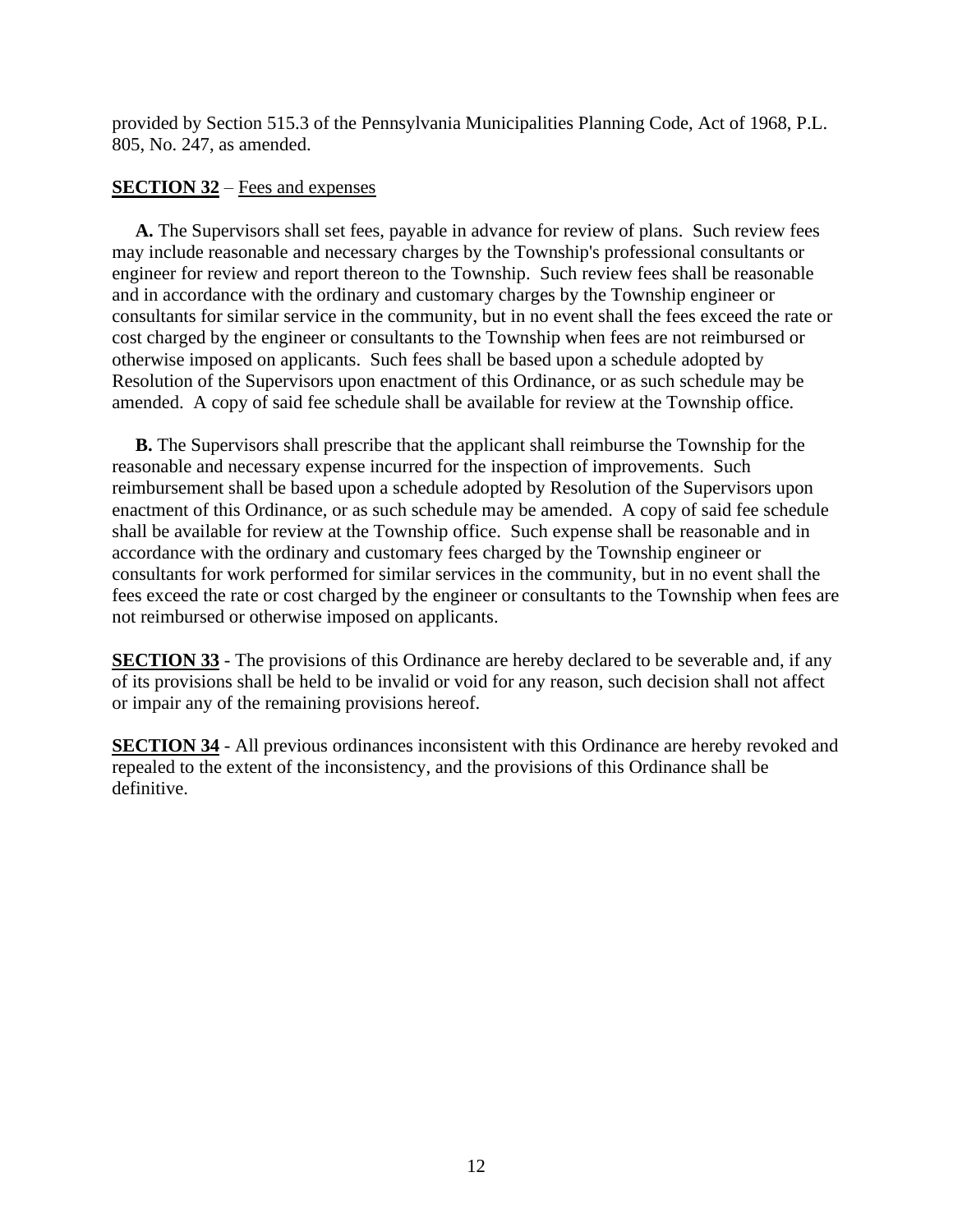# **Cross-Section Drawing**



#### CONSTRUCTION SPECIFICATIONS STREET

| 1"    | $ID-2$ | WEARING COURSE                                    |  |
|-------|--------|---------------------------------------------------|--|
|       |        | 3" ID-2 BINDER COURSE                             |  |
| $8$ " | 2A     | CRUSHED AGGREGATE BASE COURSE                     |  |
|       |        | or                                                |  |
|       |        | 1" FB-1 WEARING COURSE                            |  |
|       |        | 4" FB-1 BINDER COURSE                             |  |
| $8$ " |        | 2A CRUSHED AGGREGATE BASE COURSE                  |  |
|       |        | ALL COMPONENTS OF THE STREET CONSTRUCTION SHALL   |  |
|       |        | CONFORM TO THE SPECIFICATIONS AS SET FORTH IN THE |  |
|       |        | "PENNSYLVANIA DEPARTMENT OF TRANSPORTATION        |  |
|       |        | FORM 408 SPECIFICATION", as amended.              |  |
|       |        |                                                   |  |